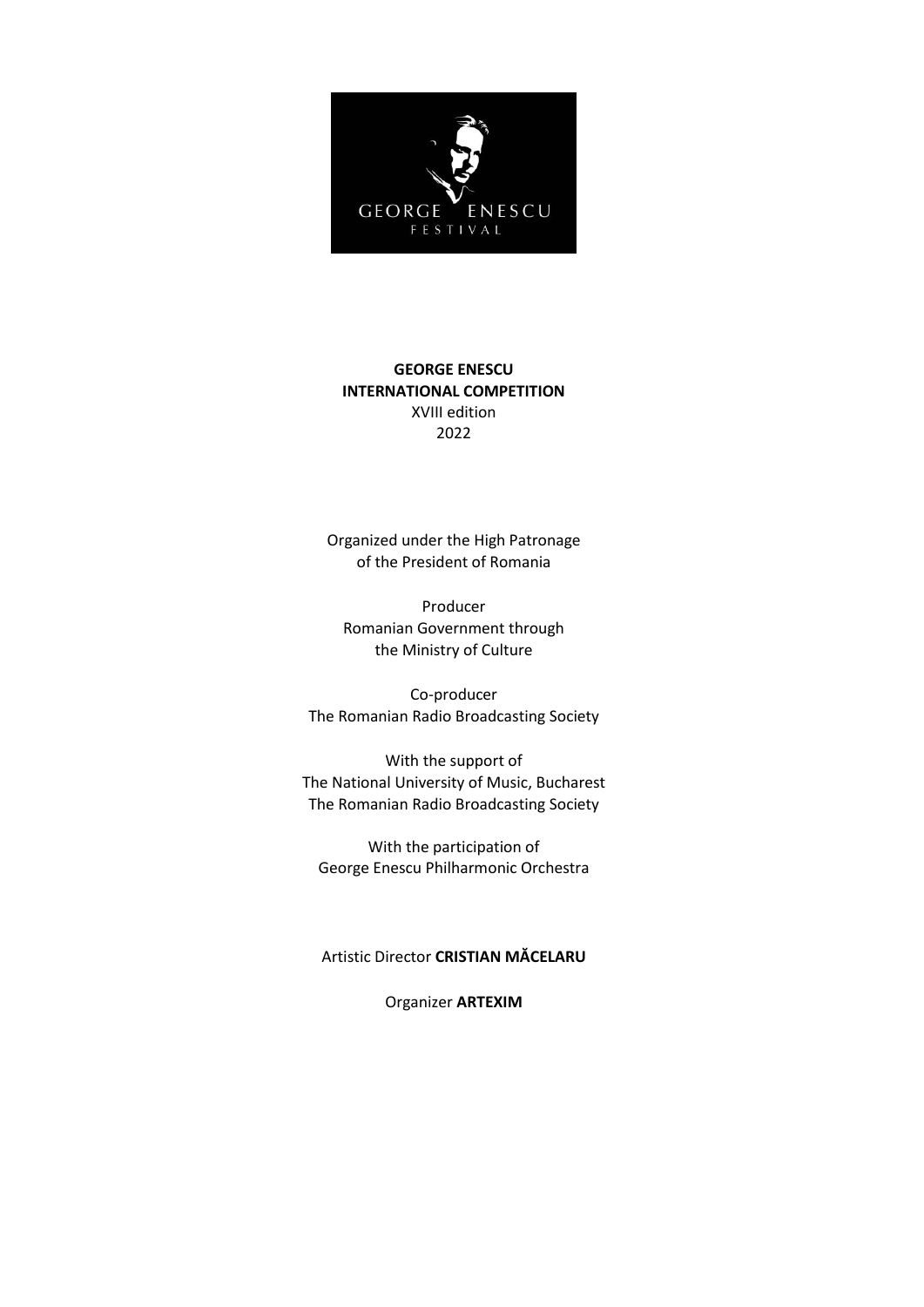### **Laureates of the 2020 - 2021 edition of the George Enescu International Competition**

### **CELLO**

JAEMIN HAN – First Prize SEBASTIAN FRITSCH – Second Prize ȘTEFAN CAZACU – Third Prize NAOKO SONODA – Prize for the best foreign piano accompanist

#### **VIOLIN**

VALENTIN ŞERBAN – First Prize JAEWON WEE – Second Prize TASSILO PROBST – Third Prize ALBERTO FERRO – Prize for the best foreign piano accompanist

#### **PIANO**

YEON-MIN PARK – First Prize ADELA LICULESCU – Second Prize MARCIN WIECZOREK – Third Prize

### **COMPOSITION**

KARLO MARGETIC – Prize for symphonic music YOUNGJAE CHO – Prize for chamber music MARC MIGO CORTES – Originality Prize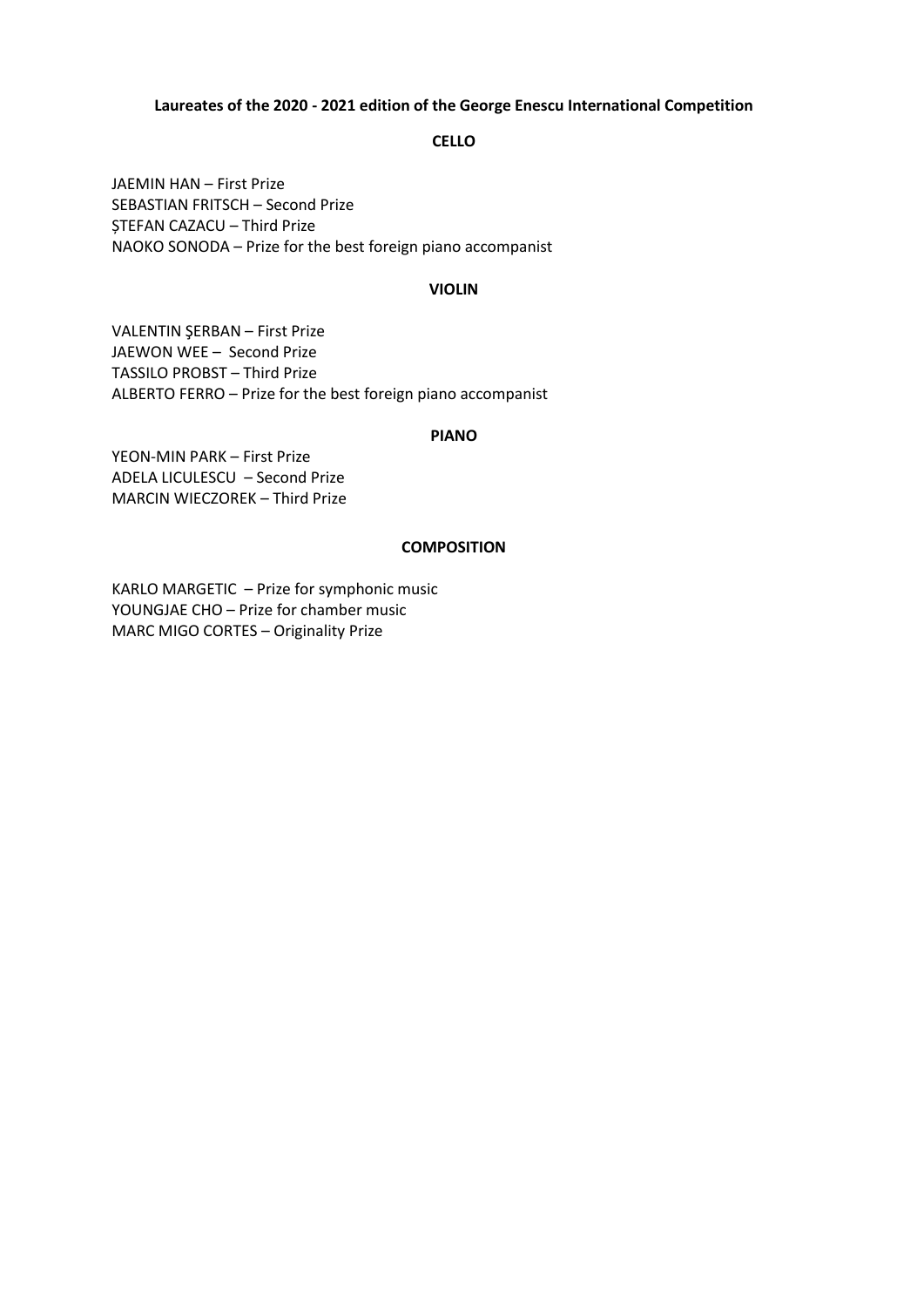### **CELLO**

David Geringas President of the Jury

Marin Cazacu Leonid Gorokhov Meehae Ryo Tsuyoshi Tsutsumi Natasha Brofsky Alexandra Guțu TBC TBC

# **PIANO**

Nelson Goerner President of the Jury

Dana Borșan Hyoung-Joon Chang Philippe Dinkel Peter Jablonski Andrey Pisarev Matti Raekallio Josu de Solaun TBC

### **VIOLIN**

Dmitry Sitkovetsky President of the Jury

Remus Azoiței Frank Huang Paul Kantor Simon James Silvia Marcovici Igor Petrushevski David Grimal Krzysztof Wegrzyn

# **COMPOSITION**

Zygmunt Krauze President of the Jury

Tim Benjamin Dan Dediu Adrian Iorgulescu Peter Ruzicka Hubert Stuppner Cornel Ţăranu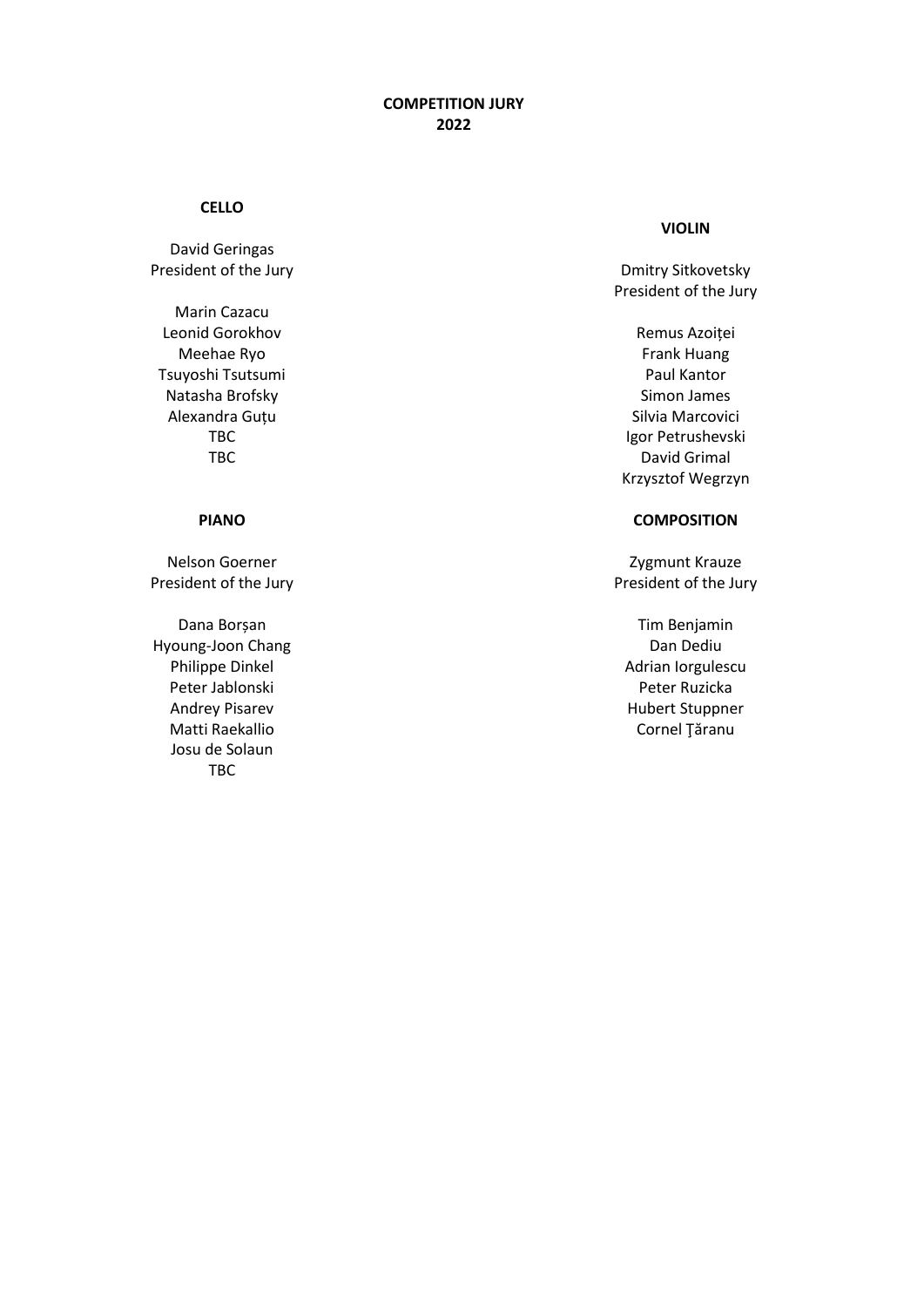# **GEORGE ENESCU INTERNATIONAL COMPETITION BUCHAREST - ROMANIA -2022-**

# **I. APPLICATION RULES\***

The George Enescu International Competition for Composition, Cello, Violin and Piano is open to participants of all nationalities, born after **August 1st, 1989.**  No exception to this age limit is accepted.

Applications for all Competition sections will be submitted online on

[www.festivalenescu.ro/competition/apply](http://www.festivalenescu.ro/competition/apply)

● ID;

● short biography (maximum 300 words) to specify place and date of birth, studies, masterclasses, concerts, awards

- proof of payment of the participation fee
- two recent high quality photos

● competition repertoire (to be chosen from the repertoire specified at Ch. II Repertoire).

Candidates will upload **a video file** on a platform such as Google Drive, WeTransfer, OneDrive or any other that **allows the download of the file**.

# **The video file must meet the following specifications:**

- high audio-video quality;
- **any post-production editing is prohibited**;
- format: one video file in mpeg-4, wmv, avi;

● each chosen work of the program for the online round can be recorded separately. **You are allowed to merge separate recordings together but each piece must be recorded in one take**.

● **No cuts** are allowed between the movements of a work (for example between the movements of a Sonata);

● video recording must have a single camera angle (for pianists, the angle must allow the observation of the keyboard) and all works must be recorded in the same location;

● **the video recording must be made especially for the George Enescu International Competition 2022**, at most 6 months before the registration deadline;

● repeats should be played if the maximum time given allows; the program should be presented similar to a recital;

● where applicable, all works must include piano accompaniment. **Orchestra accompaniment**  will not be accepted. Tutti parts can be omitted;

● at the beginning of the video recorded recital, contestants must present themselves by speaking in English, mentioning their full name, their nationality and that they are participating in the George Enescu International Competition 2022, specifying the section (cello, violin or piano) and the chosen program.

*Example: I am John Smith, from the United Kingdom. This is my recital for the online round of the Enescu Competition 2022, Violin section. I will perform Bach - Chaconne from Partita in D minor for Solo Violin, Mozart Violin Concerto No. 4 in D major - first movement, Beethoven Violin Sonata no. 9, Enescu Menetrier and Paganini Caprice no. 17.*

*\*The Organizer reserves the right to amend any part of the Event format, agenda or programme if necessary at any time.*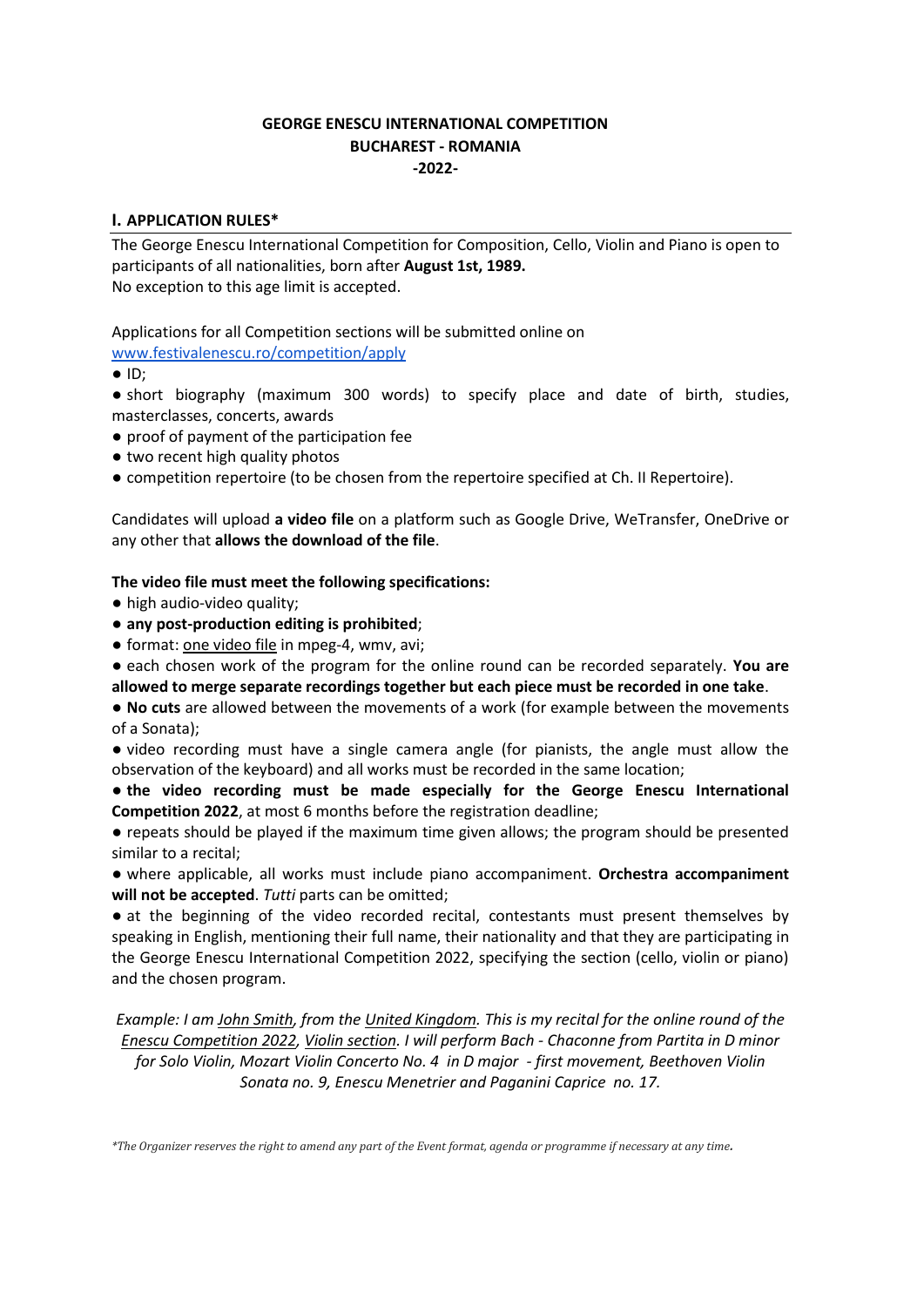Between May 1st - 20th, 2022, **all video recordings will be available for free** on [www.festivalenescu.ro/en.](http://www.festivalenescu.ro/en) By participating in the competition, candidates agree to the publication of their recordings.

By completing and submitting the registration form each candidate **agrees with the terms and conditions of the competition rules**. The original Romanian version of the competition rules governs over all interpretations.

The registration deadline is **April 15th, 2022.**

### **II. PARTICIPATION FEE**

The participation fee for the Composition Section is 50 Euro/work submitted. The participation fee for Cello, Violin and Piano Sections is 100 Euro. The participation fee will be paid in Euro, by bank transfer or PayPal.

Payment by bank transfer:

Account holder: ARTEXIM ARTEXIM address: Calea Victoriei no.155, Bl.D1, sc.8, et.2, sector 1, 010073, Bucharest, Romania Bank: Romanian Commercial Bank (BCR) Sector 1 Bank address: Calea Victoriei no. 155, sect.1, 010073, Bucharest, Romania IBAN: RO59RNCB0072049685010041 SWIFT/BIC: RNCBROBU

Payment by PayPal - all necessary information to be found on the site: www.festivalenescu.ro/competition/apply

The proof of the payment of the participation fee must be presented upon submitting your application form.

**The participation fee will not be refunded in case of elimination after the preselection round, withdrawal or non-attendance at the competition.**

### **III. AWARDS**

The Composition section awards are:

✔Prize for symphonic music section - 10.000 Euro net

- $\vee$  Prize for chamber music section 7.000 Euro net
- ✔Premiul for originality 5.000 Euro net

For each section - **Cello, Violin and Piano**, the awards are:

✔First Prize - 15.000 Euro net

- ✔Second Prize 10.000 Euro net
- ✔Third Prize 5.000 Euro net

After the semifinal round of the cello and violin sections, the jury may also award the following prizes to foreign accompanists:

✔The prize for the **best foreign accompanist of the cello sonata no. 2 in C major op. 26 by**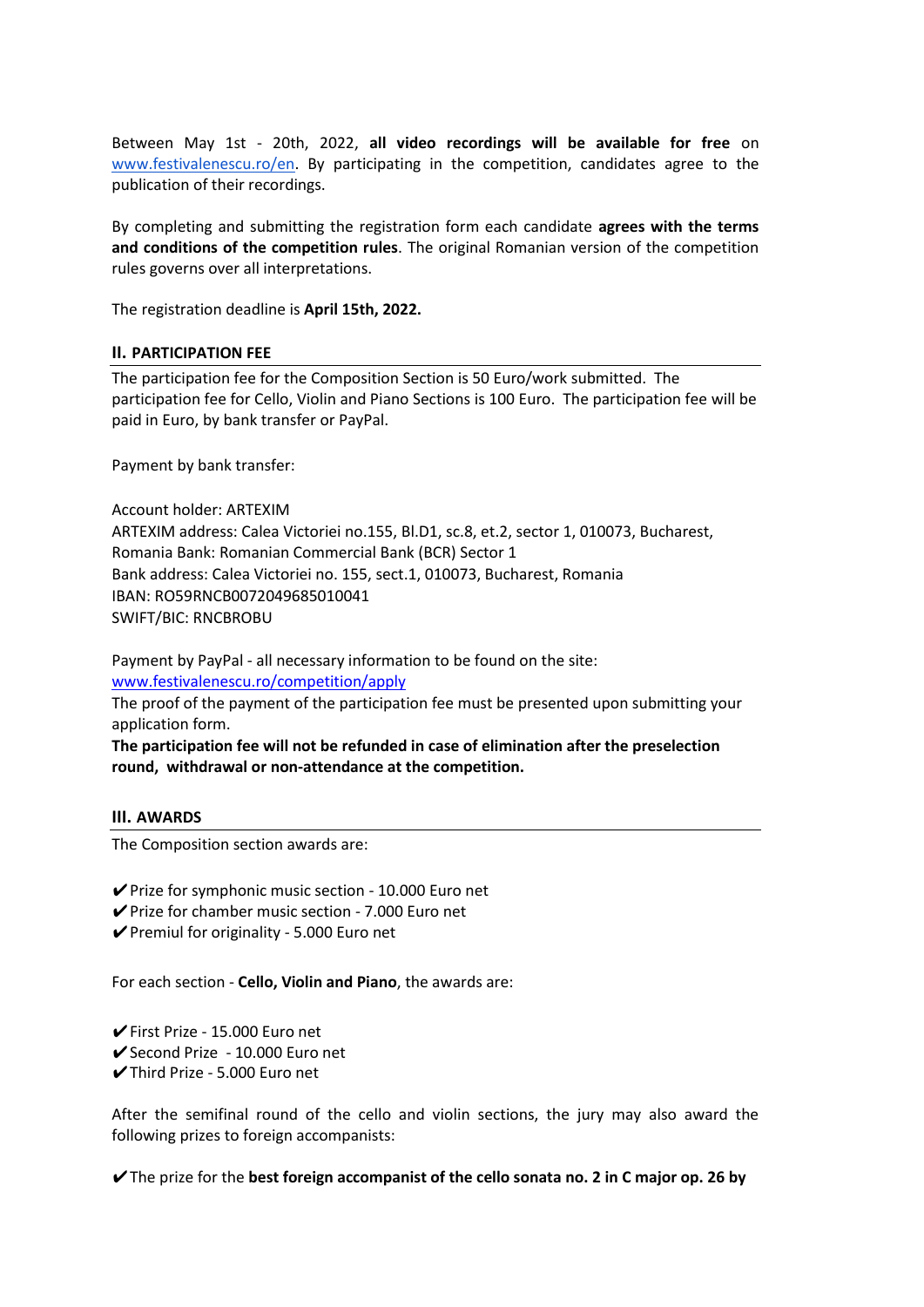### **George Enescu** - 4.000 Euro net

✔Prize for the **best foreign accompanist of works for piano and violin by George Enescu** - 4.000 Euro net

The organizers will award prizes consisting of a concert organized within the 2023 and 2024 editions of the George Enescu International Festival and Competition, as well as concerts organized during the concert seasons of various philharmonic orchestras from Romania.

In addition to the prizes awarded by the organizer, prizes may be awarded from partners and sponsors. Prizes awarded from partners and sponsors can be combined.

The prizes awarded by the organizer are expressed in net worth. The related fees will be in charge of the organizer.

Results will be announced after the end of each round of each section. Prizes awarded in each section of the competition cannot be divided.

The organizers of the George Enescu International Competition reserve the copyrights for all TV and Radio broadcasting, photographs, filming and recording of all the performances within the rounds of the Competition, including the final concert. In this situation, the competitors will not receive any fees.

### **IV. CONDITIONS OF PARTICIPATION**

**During the participation in the Competition,** the organizer provides free accommodation for the candidates. The room will be available to the candidates one day before the Semifinal Round.

### **V. JURY**

The Jury's activity is based on the Competition Rules which follows the instructions of the World Federation of International Music Competitions (WFIMC).

The Jury decides the prize winners of each Competition Section complying to the Jury Rules, according to the instructions of the organizers.

Any contact between the jury members and competitors still actively involved in the competition is forbidden.

### **VI. REHEARSALS**

At the request of the candidates of the cello and violin sections, **the organizers will provide a piano accompanist**. In this case, each candidate will have a free piano rehearsal session to prepare for the semifinals.

The candidate may request additional rehearsals for a fee. These will be agreed with the organizers

Candidates who will choose to play with a personal piano accompanist will specify their name and contact details in the registration form. **The travel and accommodation expenses of the personal piano accompanist are the responsibility of the candidate.**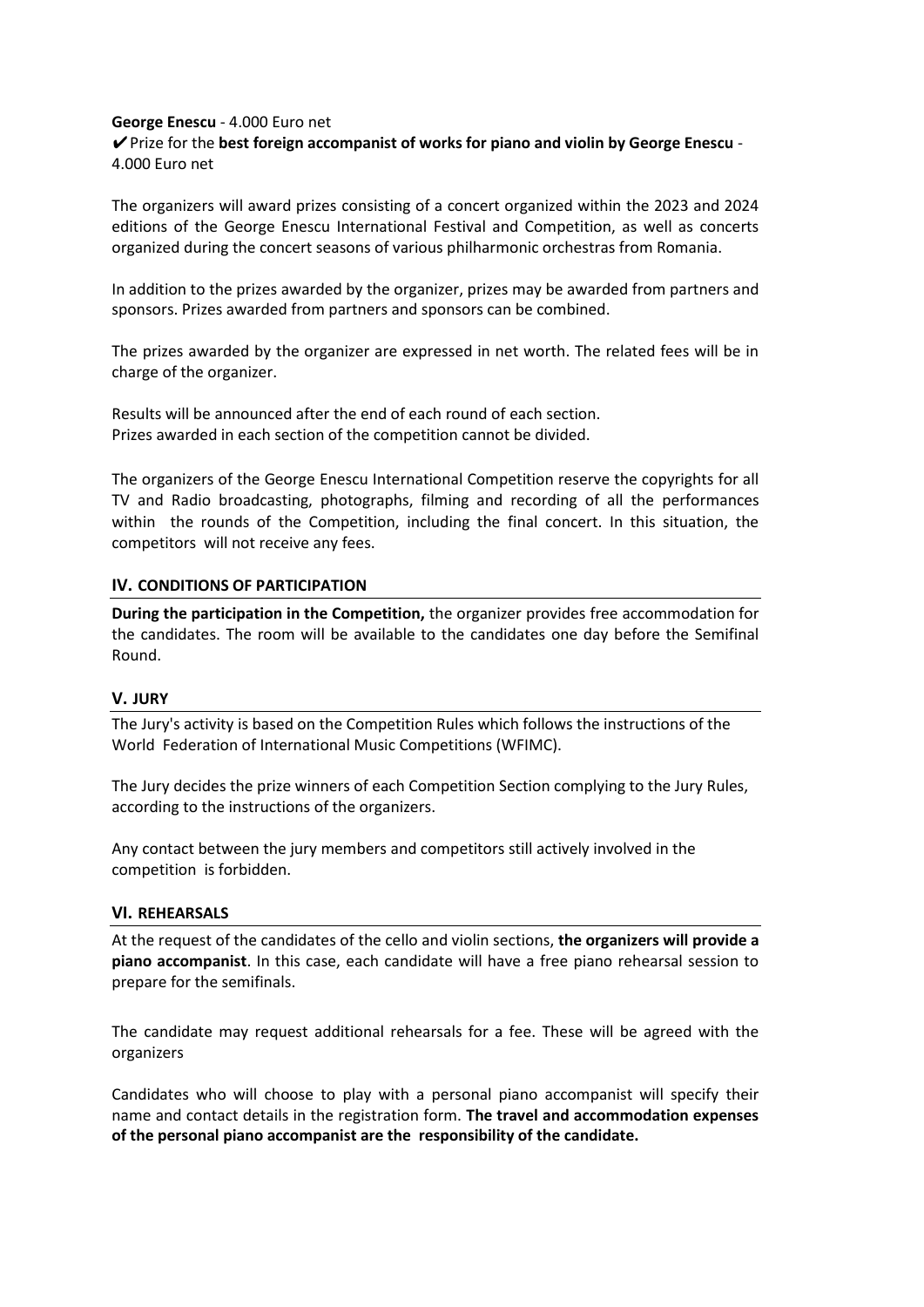# **GEORGE ENESCU INTERNATIONAL COMPETITION Cello section**

## **I. CALENDAR**

Registration: November 17, 2021 - April 15, 2022

Online round: May 1 – 20, 2022 Results will be announced on May 31, 2022

The semifinal round of the cello section takes place on September 5 and 6, 2022. The final round of the cello takes place on the September 8, 2022.

At the end of each round, the section secretary will announce the results, immediately after the Jury deliberation.

# **II. REPERTOIRE**

The repertoire included in the registration form by the candidate is final and cannot be changed. Chosen works for the Online Round are not to be repeated in the Semifinal Round. Competitors may present their choice of works in any order. All works shall be performed by memory, except the cello and piano sonatas and the works composed by George Enescu.

### **Online round (maximum duration: 60 minutes)**

**1.** One Caprice or Etude between:

- **Piatti** op. 25 no. 2, 3, 6, 7, 8
- **Popper** op. 73 no. 20, 29, 33

**2. Bach** Prelude and Sarabande (without repeat) from the Cello Suites no. 3-6 BWV 1009-1012

**3. Haydn** Cello Concerto no. 1 in C major or no. 2 in D major, only the first and second movements **with piano accompaniment** (without the orchestra exposition)

- **4.** One or more works from the following:
- **Schubert** Sonata Arpeggione first **or** third movements
- **Schumann** 
	- Adagio et Allegro op.70

two pieces from Fantasiestücke op. 73

three pieces from Five Stücke im Volkston for cello and piano op. 102 (first piece included)

- **5. Debussy** Cello sonata in D minor
- **6.** One work from the following:
- **Kodaly** Cello sonata no. 8, first movement
- **Ligeti** Sonata for Solo Cello
- **Hindemith** Cello sonata op.25 no. 3
- **Penderecki** Divertimento for solo cello
- **Crumb** Cello solo sonata